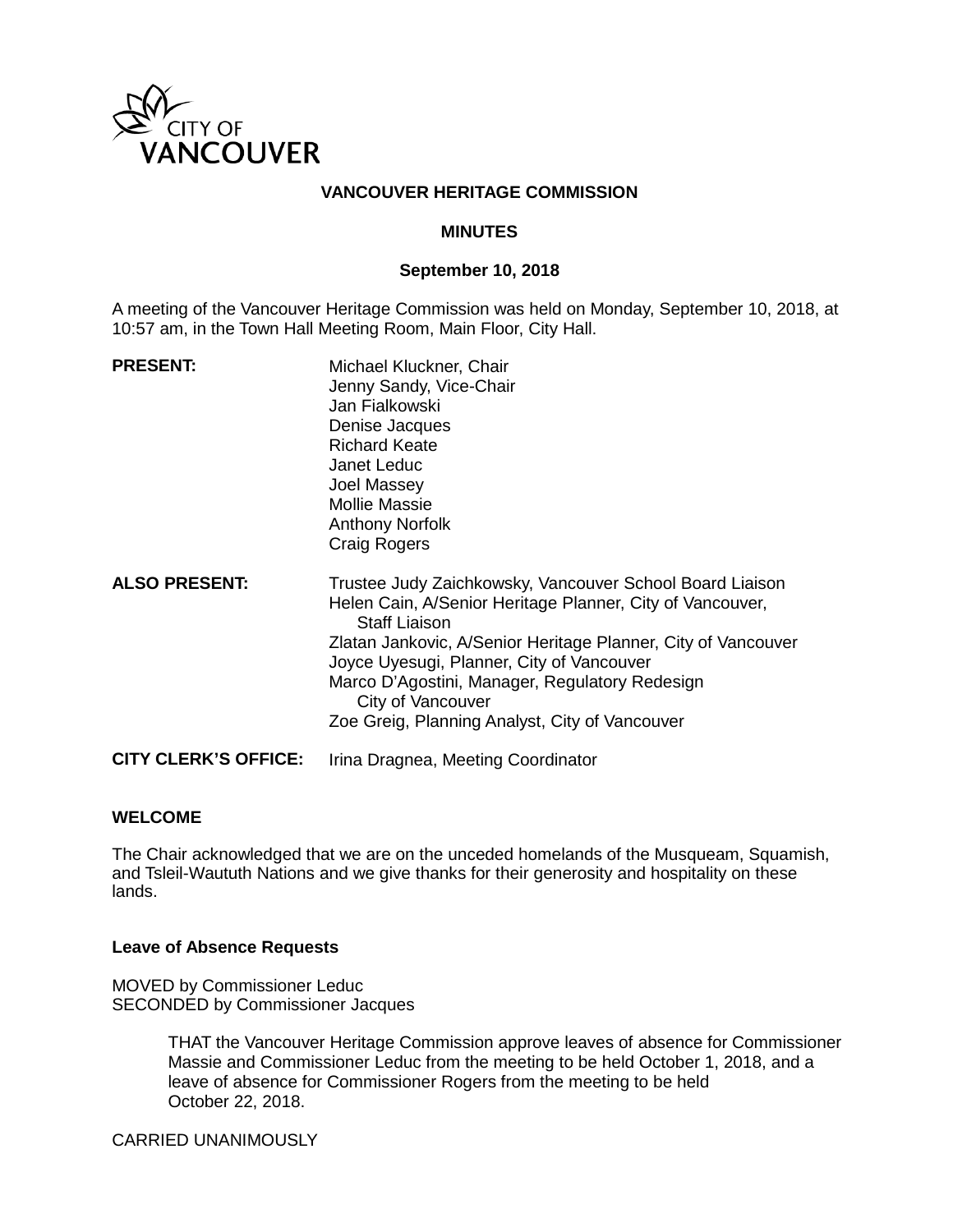# **Approval of Minutes**

MOVED by Commissioner Norfolk SECONDED by Commissioner Leduc

> THAT the Vancouver Heritage Commission approve the Minutes from the meeting of July 16, 2018.

CARRIED UNANIMOUSLY

# **1. Business Arising from the Minutes**

None.

### **2. Regulatory Review of Public Advisory Committees for Heritage**

### Staff: Joyce Uyesugi, Planner, City of Vancouver

Staff provided an overview of the Regulatory Redesign initiative and its potential impact on the Vancouver Heritage Commission.

The following comments were made informally in the workshop format:

- If it is a heritage project, it should be presented to the Vancouver Heritage Commission, regardless of which neighbourhood area it is located in;
- For the Commission to be provided with more substantive terms of reference;
- Great support from the Commission for the Regulatory Redesign to take place;
- It is important to have a clear and simple application process in order to encourage people to keep character homes instead of tearing them down;
- Transparency is key in the success of City public advisory committee processes; and
- Clarify heritage policy and policy that pertains to reconciliation.

The Chair asked staff how the Commission can be involved with the Regulatory Redesign. Staff noted that they welcome input from the Commission members through the survey that is specific to the Heritage Commission and brainstorming a list of issues and ideas about other heritagerelated City public advisory bodies and regulatory by-law improvements to support heritage conservation.

The Commission thanked staff for their work on the Regulatory Redesign and indicated that members look forward to participation and staff updates.

# **3. Conservation Review**

**(a) 1833 East 11th Ave VHR B Comprehensive Development (CD-1)**

Issues:

• Review of the Conservation Plan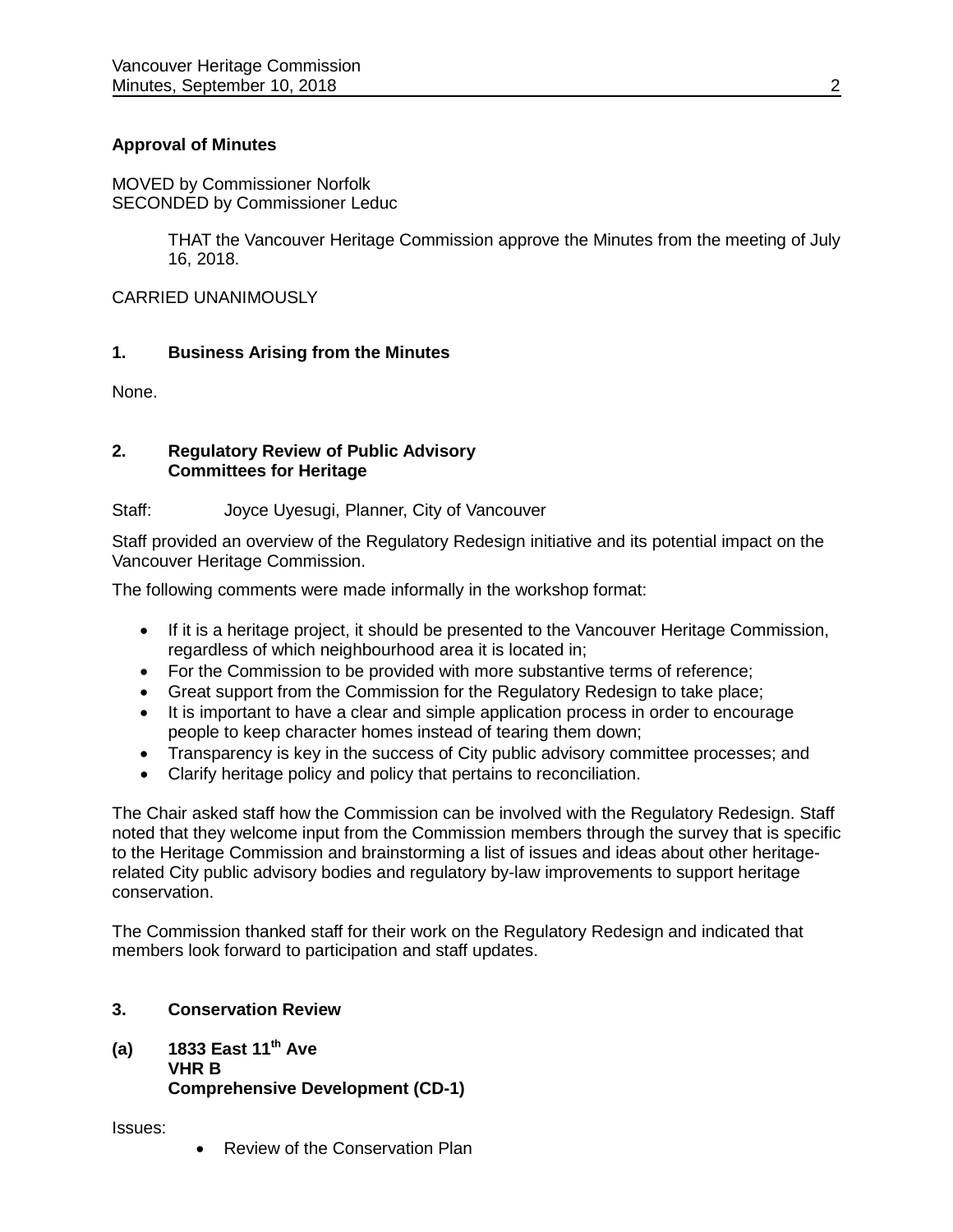Applicant:

- Emily Ng, Development Manager, Intracorp
- Donald Luxton, Heritage Consultant

Staff:

• James Boldt, Heritage Planner

Staff and the applicant provided an overview of the application and responded to questions.

MOVED by Commissioner Massie SECONDED by Commissioner Fialkowski

- A. THAT the Vancouver Heritage Commission supports the Conservation Plan presented for 1853-1857 East 11th Avenue as part of the rezoning application for an 11-storey residential building with a five-storey podium.
- B. THAT the Vancouver Heritage Commission notes that the new window placement, railing heights and materials, and the confirmation of the colour palette are satisfactory; also, that the "second storey balcony on the west side of the front elevation" listed as a Character Defining Element, on page 7 of the Conservation Plan, did not exist on the original and should be deleted from the Character-Defining Elements.
- C. THAT the Vancouver Heritage Commission (the "Commission") notes that the Federal homeowner protection and associated Vancouver Building By-law requirements that currently exist for strata conversions, including rain-screening and non-combustible siding, make it impossible for the building to conform to the Standards and Guidelines for the Conservation of Historic Places in Canada; and

FURTHER THAT the Commission supports the designation of the heritage building.

CARRIED UNANIMOUSLY

**\* \* \* \* \***

The Commission recessed at 12:15 pm and reconvened at 12:27 pm.

**\* \* \* \* \***

# **4. New Business**

# **(a) Outgoing Interview with Commissioner Julia Hulbert**

Following discussion of Commissioner Hulbert's exit interview (notes on file), the Commission made the following motions: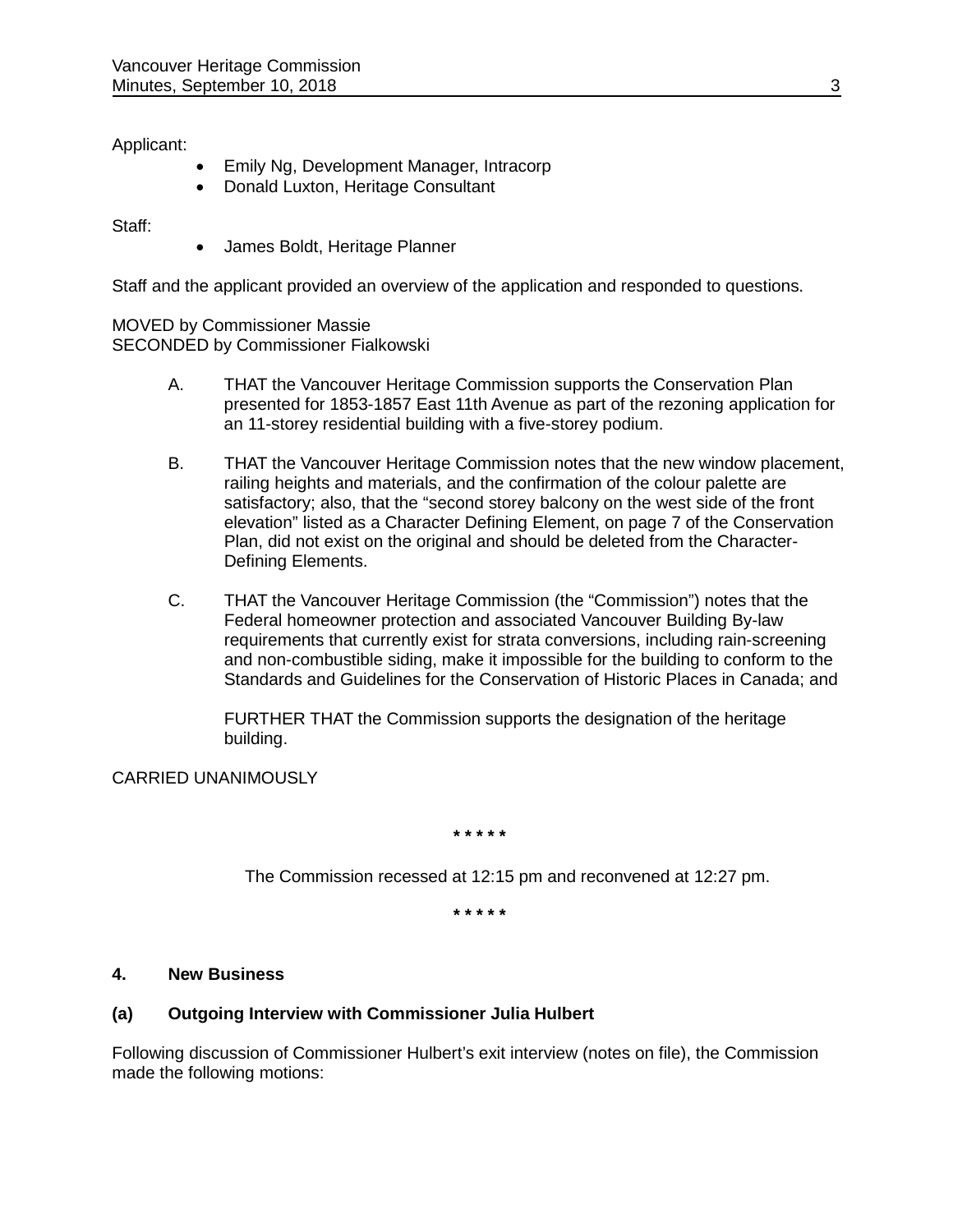MOVED by Commissioner Sandy SECONDED by Commissioner Fialkowski

> THAT the Vancouver Heritage Commission would like to acknowledge and appreciate the service Julia Hulbert has provided to the Vancouver Heritage Commission over the years.

#### CARRIED UNANIMOUSLY

MOVED by Commissioner Leduc SECONDED by Commissioner Fialkowski

#### **WHEREAS**

1. The Vancouver Heritage Commission has received written feedback from departing Commissioner Julia Hulbert, who has resigned to take a position with the Park Board, and discussed it.

### THEREFORE BE IT RESOLVED:

A. THAT the Vancouver Heritage Commission (the "Commission") recommends that, as part of the current process of the Regulatory Redesign, staff consider flexibility in meeting timing, that new commissioners receive a more comprehensive orientation when they join, and that commissioners themselves encourage recruitment of a diverse group of applicants for the Commission.

#### CARRIED UNANIMOUSLY

### **(b) Public Hearing – September 18, 2018**

MOVED by Commissioner Fialkowski SECONDED by Commissioner Massie

#### **WHEREAS**

1. THAT the Vancouver Heritage Commission is concerned that the proposed changes to RS District Schedules (Amendments to the Zoning and Development By-law for Most RS Zones to Allow Two-Family Dwellings (Duplexes) to Increase Housing Choice), scheduled for the Public Hearing on September 18, 2018, will make it much more difficult to retain character houses and in so doing, will put two City policies at odds with each other, specifically the Character Home Zoning Review and Making Room Programs.

### THEREFORE BE IT RESOLVED:

A. THAT the Vancouver Heritage Commission (the "Commission") recommends that Mayor and Council postpone the approval of the proposed changes to RS District Schedules (Amendments to the Zoning and Development By-law for Most RS Zones to Allow Two-Family Dwellings (Duplexes) to Increase Housing Choice), scheduled for the Public Hearing on September 18, 2018, in order to more fully consider duplexes as one option among other for Missing Middle uses and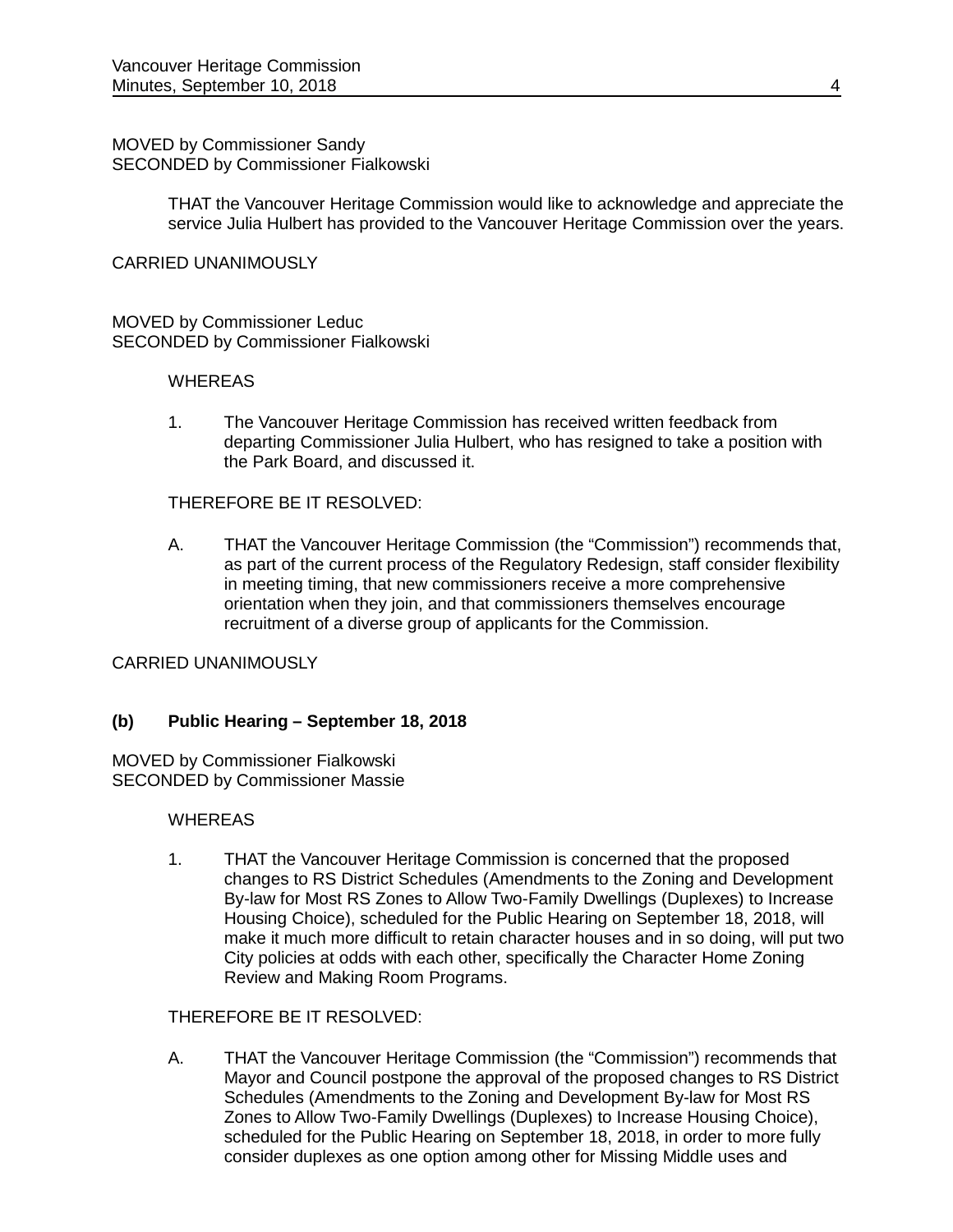housing forms that are being considered over the next year in the community process for the Making Room Program; and

FURTHER THAT the Commission requests that the Making Room Planning team include the Commission as a key stakeholder in the community process to take place over the next year.

### CARRIED UNANIMOUSLY

### MOVED by Commissioner Leduc SECONDED by Commissioner Jacques

THAT the Vancouver Heritage Commission sends a letter to Vancouver City Council regarding its opposition to the proposed changes to RS District Schedules (Amendments to the Zoning and Development By-law for Most RS Zones to Allow Two-Family Dwellings (Duplexes) to Increase Housing Choice), scheduled for the Public Hearing on September 18, 2018.

CARRIED UNANIMOUSLY

# **(c) Report on Development Permit Board**

Commissioner Norkolk provided an update from the September 4, 2018, Development Permit Board meeting noting the approval of the 349 West Georgia Street (Canada Post Office) project.

# **(d) Report on the First Shaughnessy Advisory Design Panel**

Commissioner Massie provided an update from the August 16, 2018, First Shaughnessy Advisory Design Panel meeting where an application at 4033 Osler Street was presented.

# **Adjournment**

MOVED by Commissioner Keate SECONDED by Commissioner Massie

THAT this meeting be adjourned.

CARRIED UNANIMOUSLY